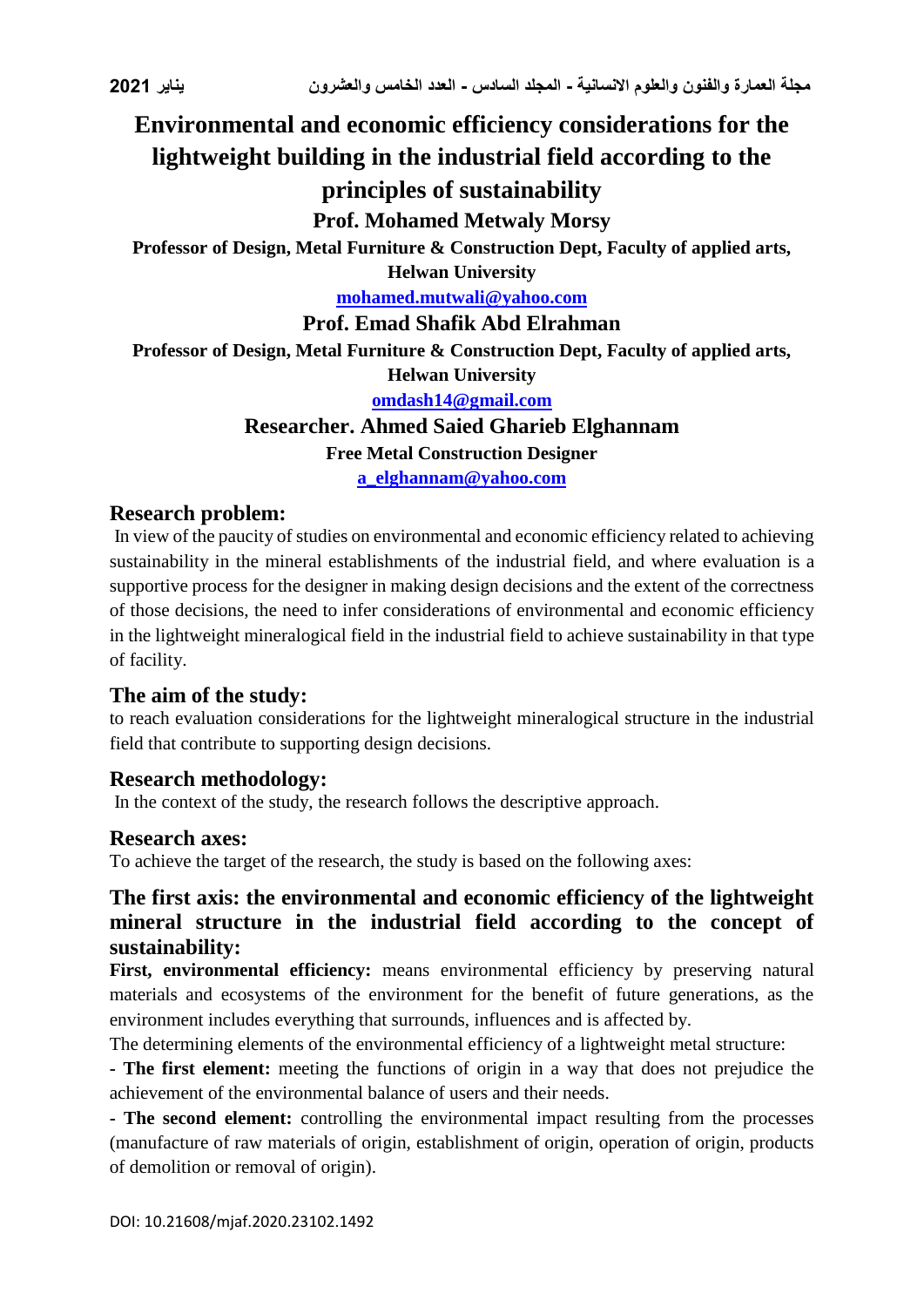# **Environmental equilibrium for users of lightweight mineral origin as one of the determinants of the environmental efficiency of lightweight mineral origin:**

 Environmental equilibrium is in four forms: (physical equilibrium, radiative equilibrium, chemical equilibrium, psychological equilibrium).

Secondly, economic efficiency: economic efficiency means the effective use of resources and the drive towards innovation, by meeting jobs with better use of raw materials to provide the best performance while reducing the negative impact throughout the life cycle of the entire facility and thus reducing the loss of the implicit value of the raw materials, by maintaining their circulation in Closed loops such as reuse, repair, recycle, or refurbish.

## **The specific elements of the economic efficiency of a lightweight metal structure**

**The first element:** the value of the lightweight mineral origin, which includes the relationship between job creation and the different costs of the structure.

**The second element:** the origin of the material to the principles of circular design.

The value of the lightweight metal structure as one of the determinants of the economic efficiency of the lightweight metal structure:

The value of lightweight mineral origin can be expressed by the extent to which the required function is achieved for a part or component of a lightweight mineral origin and subtract the alternatives in which we achieve this function and what alternative is chosen which must provide the lowest cost and appropriate quality required for its job in addition to meeting the diverse needs required of the origin meaning that the value expresses the relationship of the job to the cost.

And, we can mean that the lightweight mineral origin is of good value by performing the functions, costs and quality are appropriate and this can be illustrated by the following formula: Value =  $(iob) / (cost)$ .

### **Circular design as a specific concept of the economic efficiency of a lightweight metal structure**

The term circular design appears in accordance with a design framework that follows the circular economy method and is one of the sustainable economic models. Circular design requires a shift in thinking as circular design searches for a way to meet the job with better use of raw materials to provide the best performance while reducing its negative impact throughout the entire life cycle and thus Reducing the loss of the implied value of the materials, by keeping them circulated in closed loops such as reuse, repair, remanufacture, refurbishment, or recycling.

## **The second axis is the pillars of environmental and economic efficiency in accordance with the objectives of sustainable design of the lightweight mineral structure in the industrial field:**

#### **First, the environmental and economic efficiency of the site:**

The site environment of the lightweight mineral structure is considered part of the natural environment of the earth, which passes sustainable equilibrium cycles for the various components of the environment, and when the lightweight mineral origin of these courses is penetrated, it affects them and is affected by them. To achieve the environmental balance in the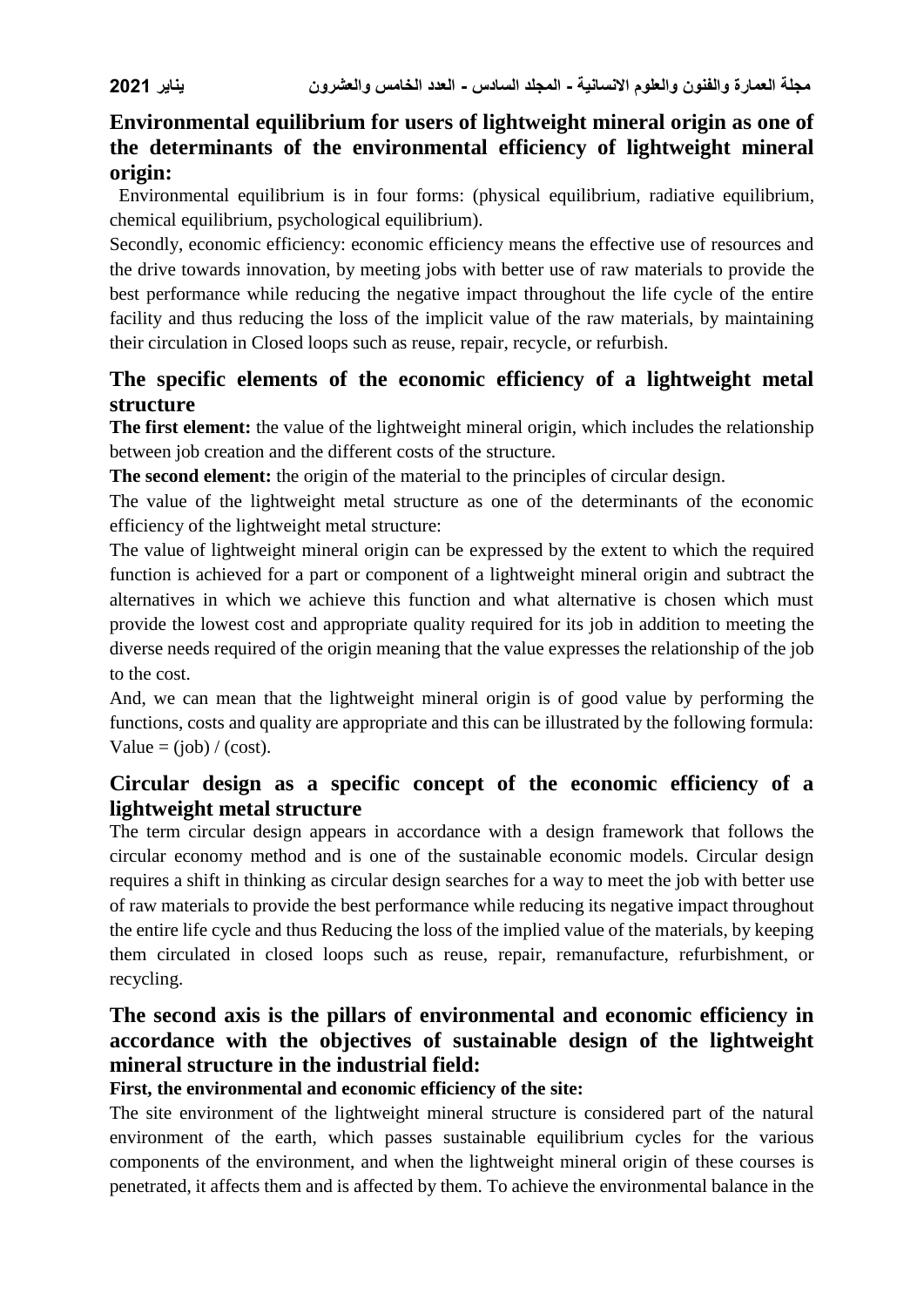site surrounding the lightweight mineral structure, ways of exchanging benefit and avoiding The negative impact of lightweight mineral origin eventually becoming part of the in situ ecosystem.

### **Elements affecting the environmental and economic efficiency of a site of lightweight mineral origin:**

The first component is spatial characteristics: it includes topography, climatic conditions.

The second element is the urban structure: it includes (the general plan - ease of movement and access to transportation).

### **Environmental and economic considerations for the horizontal assembly of the site's lightweight metal structure:**

Horizontal assembly refers to the method of placing the lightweight mineral origin in the horizontal direction from the urban perspective, that is, its connection with each other, which are groups of units that may be separate, semi-connected, or continuous. The method of horizontal assembly greatly affects the cost of lightweight mineral origin in general, and in general the economic efficiency of horizontal assembly is achieved. In the industrial field through (achieving industrial partnership and solidarity between establishments and grouping activities, ease of access between establishments and the possibility of integration and suitability of spaces for the nature of the industrial field, achieving progression according to climatic data, controlling the relationship between the area of origin and the area of services, T space methods depending on the type of industry).

Second, the environmental and economic efficiency of the formal authority:

The concept of the formal body of lightweight metal structure: The formal body is the external sensory body of lightweight metal structure.

### **Elements affecting the environmental and economic efficiency of the performance of the formal authority:**

- Radiation gain of the formal body: Radiation gain is the amount of direct and dispersed solar radiation that the origin acquires through the exposure of the formal body to these rays, and that amount varies depending on the duration of the sun's brightness, radiation intensity, and incidence angle.

- Shading means: They are elements attached to the formal body of the structure and are intended for protection from sunlight-weight, and mainly aim to prevent sunlight-weight from falling on the outer covering of the structure when there is a need to provide protection from direct sunlight-weight without blocking visibility or reducing the effectiveness of ventilation Natural.

Air movement around the formal body: The air moves as a result of the presence of areas of low pressure to which air is drawn from areas of high pressure.

- The openings in the origin (windows and doors) and its effect on the internal ventilation: The openings of the doors and windows affect the movement of air inside the origin where the air moves inside the formal body due to the difference and variation in the temperature of the internal air and the temperature of the outside air, this leads to a variation in the air density, thus due to the different atmospheric pressure, therefore, the air moves inside the vacuum due to the thermal impulse.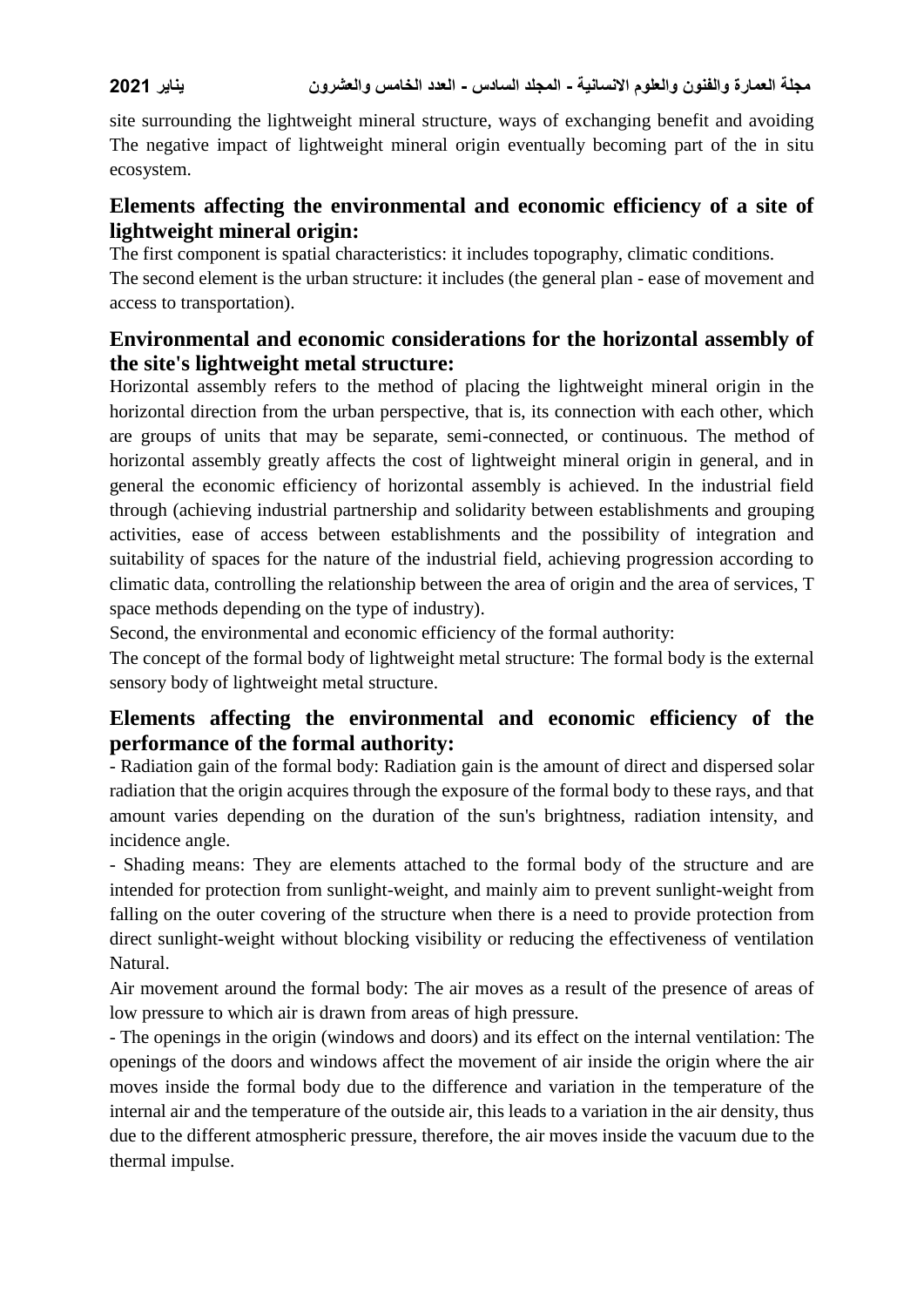- The ratio of the surface area of the walls of lightweight metallic origin to the area of the origin floor: Adjusting the ratio of the surface area of the walls of lightweight metal origin to the floor area of origin is one of the controlling elements for the unit of cost measurement of origin, and several studies have been conducted on the relationship of cost to the external form, the most important study carried out by a team. The work formed by the British Royal Institute (Reiners Research reiners) in the sixties of the previous century, on several different buildings in shape, height, and equal in area and the rest of the elements, and it turns out that the total cost of that group of buildings rises as the ratio of the building circumference to the area of the building increases. The more satisfied, the more complex the shape of the building.

- The structural effectiveness of the formal body: The structural effectiveness of the formal body expresses the use of structural configurations that accommodate the properties and nature of construction materials by achieving compatibility of the shape construction with a strong distribution of loads.

Utilitarian loss: It is the difference between the lost surface of the lightweight mineral origin to achieve a required benefit and the surface used to achieve that benefit.

## **Interaction of the formal body and outer envelope with the environmental surroundings of the lightweight metal structure:**

The results of the study of Victor Olgyay showed that the environmental conditions are translated into the abstract forms of the structures, so that these formations express the different environments.

**Cool areas:** The low winter temperature affects the elongation of origin the light-weight in the western direction, while keeping the shape close to the square shape and achieving a ratio of 1: 1.1 as an ideal ratio, which may practically extend to 1: 1.3.

**Temperate regions:** The range of simple thermal change permits greater freedom in the forms of origin and allows for a greater elongation and achieves a ratio of 1: 1.6 as an ideal ratio and practically extends to 1: 2.4.

**Hot - Arid:** Winter conditions allow the rectangular shape, while the high thermal pressures in the summer require reducing this elongation again so that the buildings come closer to the square shape and achieve a ratio of 1: 1.3 as an ideal ratio and practically extend to 1: 1.6.

**Hot Humid:** The fall of sunlight weight on the northern and western sides of the origin greatly affects the elongation of origin in these two directions. This shape helps in providing better ventilation cases and is required in these areas in an urgent way and achieves the ratio 1: 1.7 as an ideal ratio and extends practically to 1: 3, and can be used. The free shape in these areas while providing suitable shading means for the exposed window to sunlight weight.

# **Third, the environmental and economic efficiency of the internal environment:**

To achieve the efficiency of the internal environment of the lightweight metal structure in the industrial field, it is necessary to achieve these considerations

The third axis: Environmental and economic efficiency control systems for lightweight metal structures:

There are many ways to control environmental and economic efficiency, but we can generally divide them into active and passive systems.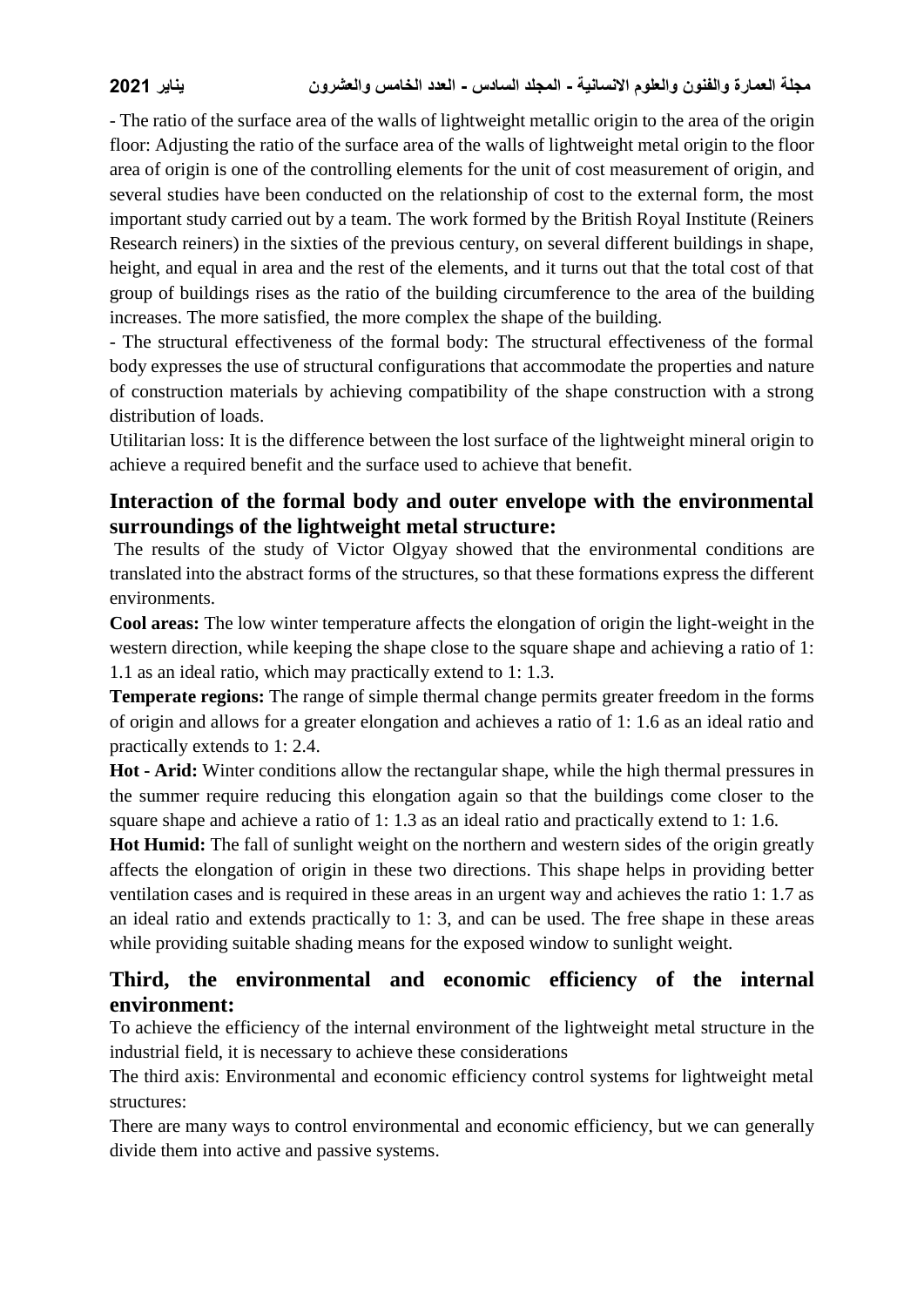The first method is negative systems: negative systems is the use of design elements that are environmentally compatible with natural energies in their original form, for an environment that is comfortable and appropriate without consuming traditional non-renewable energy.

The second method is active systems:

Active systems are systems that depend on taking advantage of natural energies in the environment around the lightweight mineral origin with the conversion of those energies by various techniques to other forms to take advantage of them.

#### **Results:**

1- The design of the lightweight mineral origin in the industrial field, preferably according to the working models, which include:

- To meet the functions of origin in a way that does not prejudice the achievement of the environmental balance of users and their needs.

- Control the environmental impact resulting from the processes (manufacture of origin materials, construction of origin, operation of origin, products of demolition or removal of origin).

The value of the mineral origin, which includes the costs and functions of the lightweight mineral origin.

Circular design which includes (design for the life cycle of origin, design for the function of origin, design for reuse in manufacturing, design for material recovery).

2- The achievement of the environmental and economic efficiency of the lightweight mineral structure depends on achieving the following points, including:

- The level of horizontal planning, which should achieve industrial partnership and solidarity between the establishments and achieve progression according to climatic data, support the concept of ecological park as a strategy to support efficiency

- The level of the formal body, which must be adjusted (the radiation acquisition of the formal body, the means of shadowing, the size of the openings and the direction, the movement of air around the formal body, the ratio of the surface area of the walls of lightweight metal origin to the area of the ground of origin, the structural effectiveness of the shape, controlling the ratio of utilitarian loss).

- The level of the internal environment, which must control the raw materials used internally to achieve environmental balance, and adjust the internal arrangement of the facility according to any of its different images, adjust the size of the internal space according to the production processes, the movement of the materials, and the number of occupants.

- The energy level which must be adjusted (the total energy cost of the construction process, the cost of energy during the operation of the origin and the performance of its function, the energy cost of disassociation and replacement).

3 - Achieving the environmental and economic efficiency of the lightweight metal structure requires combining the use of passive and active systems with the lightweight metal structure to achieve the environmental and economic efficiency.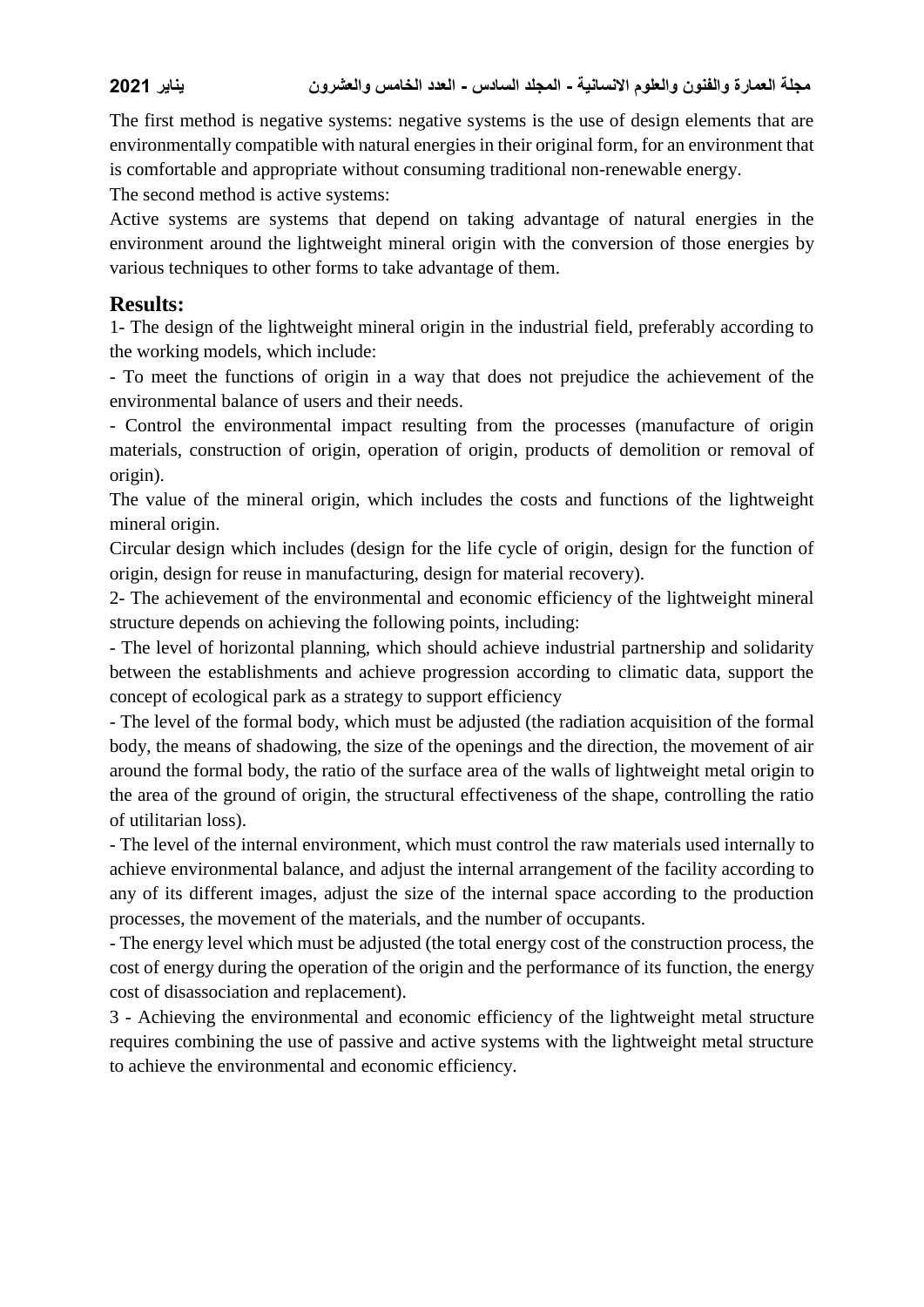#### **Recommendations:**

- Conducting a comprehensive study from all disciplines to formulate an Egyptian code concerned with sustainability and achieving its principles and goals in industrial facilities in general and lightweight mineral installations in particular because of the importance of these installations.

- Supporting studies related to environmental and economic efficiency control systems for the lightweight mineral structure in the industrial field, which are supportive of innovation and to achieve a priority in performance for these facilities.

Conclusions:

- The designer of lightweight mineral origin when carrying out the process of designing a structure for an industrial field should set the functional requirements of the structure side by side with each of the environmental impacts resulting from the processes (manufacture of origin materials, establishment of origin, operation of origin, products of demolition or removal of origin), the value of mineral origin Lightweight, circular design included.

Achieving the environmental and economic efficiency of the lightweight metal structure requires taking into account the comprehensiveness of the design at all levels (the level of horizontal planning, the level of the formal body, the level of the internal environment, the level of energy) using negative and active systems to achieve the desired efficiency.

#### **References:**

- Alhenaoi, esam ·qdaea elbeah w eltnmeh fe masr, dar elshroq Cairo, Egypt (2001).
- Aldlel elershade lrfa kfaeh elTaqh lltkhTeT elomrani fe menTqh elshrq elaosT w shmal efreqea mshroa breaeh elthad elorobe (2013).
- Ebrahem, ahmed fathi ،draseh thleleah lqeas kfaeh elada elbeae lltgm3at elskneh fe elmdn elmSreh ،(master) architecture dept faculty of engineering cairo university, egypt (2001) .
- Elzafrane, abas mohamed abas «eltsmem elmna5e llmn42at elm3mareh md5l kme ltqeem el2da2 elmnakhe llgholaf elkharge llmbane w tfaolha ma moheth elomrane (phd) architecture dept faculty of engineering cairo university, egypt (2000).
- Elkhteb, ahmed, elsoteat elmemareh, mktbh elanglo elmsreh, cairo, egypt (2003)
- Elmobark, farg bobkr ·ahmeh elboad elbeae fe tkhtet elmnatq elsenaeh ·bahth mnshor · warshh aml hol elmodn w elmnatq elsnaaeh ·libya ·desmbr (2012).
- elesoe, mohamed abd elftah ahmed ،eqtSadeat eltSmem elbeae ،(PHD) faculty of engineering, cairo university, (2007).
- hamodah, yahia «eltshkel elmemare «dar elmaref «Egypt (1984).
- aziz, sozet meshel aziz «tgeem elslok elhrare kadah ltSmem eltgmoat elskneh fe mSr (PHD architecture dept faculty of engineering cairo university, egypt (1988).
- shams elden, amal kmal mohamed «Toer oslob mrrn lltqeem elbeae llmbane »(PHD) » architecture dept engineering faculty cairo university, egypt (2014).
- shams elden, amal kmal mohamed «mstqbl 7sabat elTaqh fe mgal el3marh w el3mran » bahth mnshor «elmotmer eldoly elaol llomarh w eltkhTeT elomrane (eltkhTeT w elthqafh) « engineering faculty cairo university, egypt (2006).
- gad, aabed mahmoud ahmed «KHTeT elmnaTq elSnaieh mn mnZor beae «bahth mnshor ،mglh elhndsh ،eladd 120 ، decimber (2008).